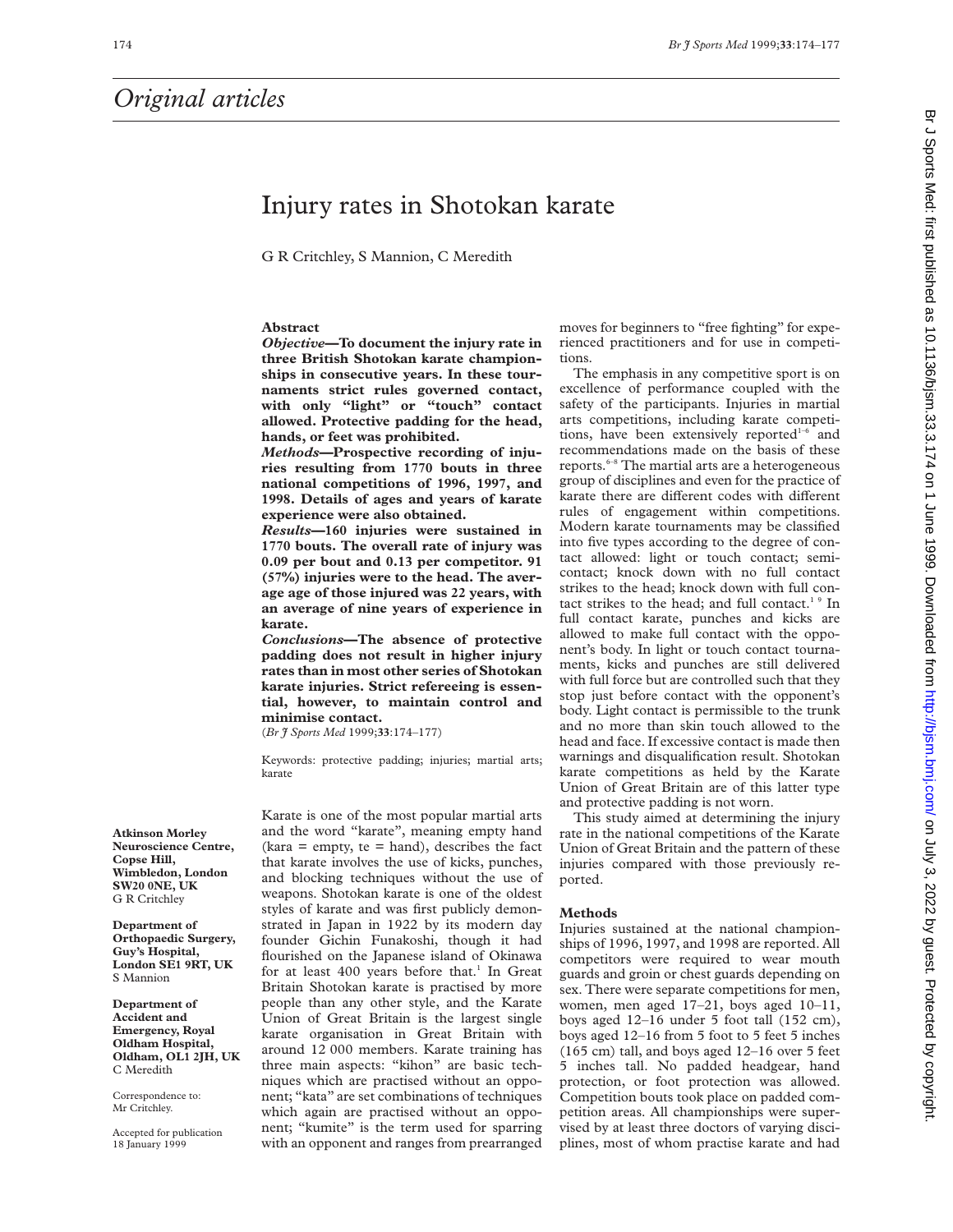*Table 1 Number of contests and number of competitors*

| Year        | 1996 | 1997 | 1998 | <b>Total</b> |  |
|-------------|------|------|------|--------------|--|
| Total bouts | 641  | 584  | 545  | 1770         |  |
| Competitors |      |      |      |              |  |
| Male        | 235  | 219  | 191  |              |  |
| Female      | 71   | 65   | 68   |              |  |
| Under 16    | 159  | 144  | 121  |              |  |
| Total       | 465  | 428  | 380  | 1273         |  |
|             |      |      |      |              |  |

*Table 3 Overall rates of injury*

| Overall rate per bout       | 0.09 |
|-----------------------------|------|
| Rate per competitor         | 0.13 |
| Rate per adult male         | 0.13 |
| Rate per adult female       | 0.10 |
| Rate per under 16 year old  | 0.11 |
| Average age of injured      | 22.  |
| Average years of experience | 8.9  |

competed in the competition previously. Members of St John's Ambulance were also in attendance.

Injuries presented in two ways. Firstly, competitors could present themselves to a treatment area, which was separate from the competition mats. Secondly, competitors who sustained injuries on the mats were transferred to the treatment area. When an injury occurred in competition the referee asked one of the doctors for an assessment. The bout was then stopped, the nature of the injury assessed, and treatment given if necessary. A decision was made as to whether the competitor could stay on the mat and continue or whether he needed to be transferred to the treatment area. After treatment, the doctor then decided whether the competitor could continue in the competition.

The site and nature of the injuries and the treatment given by the doctor were recorded. Details of the age, sex, and experience of the person injured were also recorded. Table 1 shows the numbers of bouts. Each bout lasted for two minutes with a maximum score of one point or two half points finishing the contest. One minute extensions occurred when bouts were drawn. Table 2 categorises the injuries sustained.

#### **Results**

One hundred and sixty injuries were recorded in the 1770 bouts, giving an incidence of 1 in 11 bouts or 0.09 injuries per bout. There were 1273 competitors, giving a rate of 0.13 per competitor. Table 2 shows the distribution of injuries. Ninety one (57%) injuries were to the head, followed by 60 (37.5%) limb injuries. Most facial injuries were through blows to the malar regions. Facial fractures, of which there were five, comprised three fractured noses, which were immediately reduced, one fractured mandibular ramus, and one blowout fracture of the inferior orbital margin. Limb fractures or dislocations were one patella dislocation, one humeral fracture, and two digit fractures, one of which was associated with a

*Table 2*

| <i>Injuries</i> |                        | 1996 | 1997 | 1998           | Overall |
|-----------------|------------------------|------|------|----------------|---------|
| Head            | 1 Laceration/contusion | 18   | 29   | 26             | 73      |
|                 | 2 Concussion-no LOC*   | 5    | 3    | 3              | 11      |
|                 | $3$ LOC*               |      |      |                |         |
|                 | 4 Facial fracture      | 2    |      | $\overline{c}$ |         |
|                 | 5 Traumatic mydriasis  |      |      |                |         |
| Torso           | 1 Bruising             | 3    | 5    |                | 9       |
| Limb            | 1 Arm injuries         |      |      |                |         |
|                 | Laceration/contusion   | 6    | 8    | 5              | 19      |
|                 | Fracture/dislocation   |      | 3    | 0              | 4       |
|                 | 2 Leg injuries         |      |      |                |         |
|                 | Laceration/contusion   | 11   | 13   | 12             | 36      |
|                 | Fracture/dislocation   |      |      |                |         |
| Total           |                        |      | 64   | 49             | 160     |

\*LOC = loss of consciousness.

proximal interphalangeal joint dislocation and one with a fifth metacarpal fracture. The competitor who lost consciousness after a blow to the head was transferred to the local accident and emergency unit and was released later that day. Patients who were concussed without loss of consciousness were observed in the treatment area for a minimum of 15 minutes.

Six competitors who had "had their bell rung" but rapidly recovered with no further symptoms of dizziness, headache, nausea or amnesia and no neurological signs were allowed to return to the event. Five further competitors were not allowed to continue and were given instructions about further training.10 Table 3 summarises the overall rates of injury.

#### **Discussion**

The treating doctors had competed in the competitions in previous years and thus were known to the referees and rapidly consulted if necessary. All injuries, however minor, were recorded and in some cases this included injuries for which medical attention would not have been sought if sustained during routine club training. The results can therefore be considered a good representation of the number of injuries.

Although the pattern of injuries is similar to those of other reported series,<sup>1</sup> the relative rate of injury to the head and face is a cause for concern. As these are serious or potentially serious injuries the emphasis should be on education and control by competitors and referees to reduce these further if possible.

The rate of injuries in this study compares favourably with those previously reported in similar Shotokan karate tournaments. Tuominen reported a rate of 0.28 injuries per bout from 450 bouts in which hand padding was mandatory.11 Johannsen and Noerregaard reported an injury rate of 0.26 per bout in 290 bouts in which hand padding was worn and a rate of 0.25 injuries per bout in 620 bouts in which padding was not worn.<sup>3</sup> Stricevic et al reported an injury rate of 0.3 injuries per match from 309 matches in which padding was not worn.<sup>1</sup> McLatchie (1977) reported a rate of 0.20 injuries per bout in 744 contests ranging from regional tournaments to international competitions.4 In these tournaments no padding was worn. After the introduction of hand, foot, and head padding worn by 75% of the competitors the rate of injury was reduced to 0.04 per bout in 1102 bouts. These results were summarised over 10 years from 1974 to 1983 in 13 566 bouts in which the injury rate dropped from 0.25 per bout in 1974–76 to 0.05 per bout in  $1980-83$ .<sup>6</sup> Injury rates from martial arts tournaments which are not of the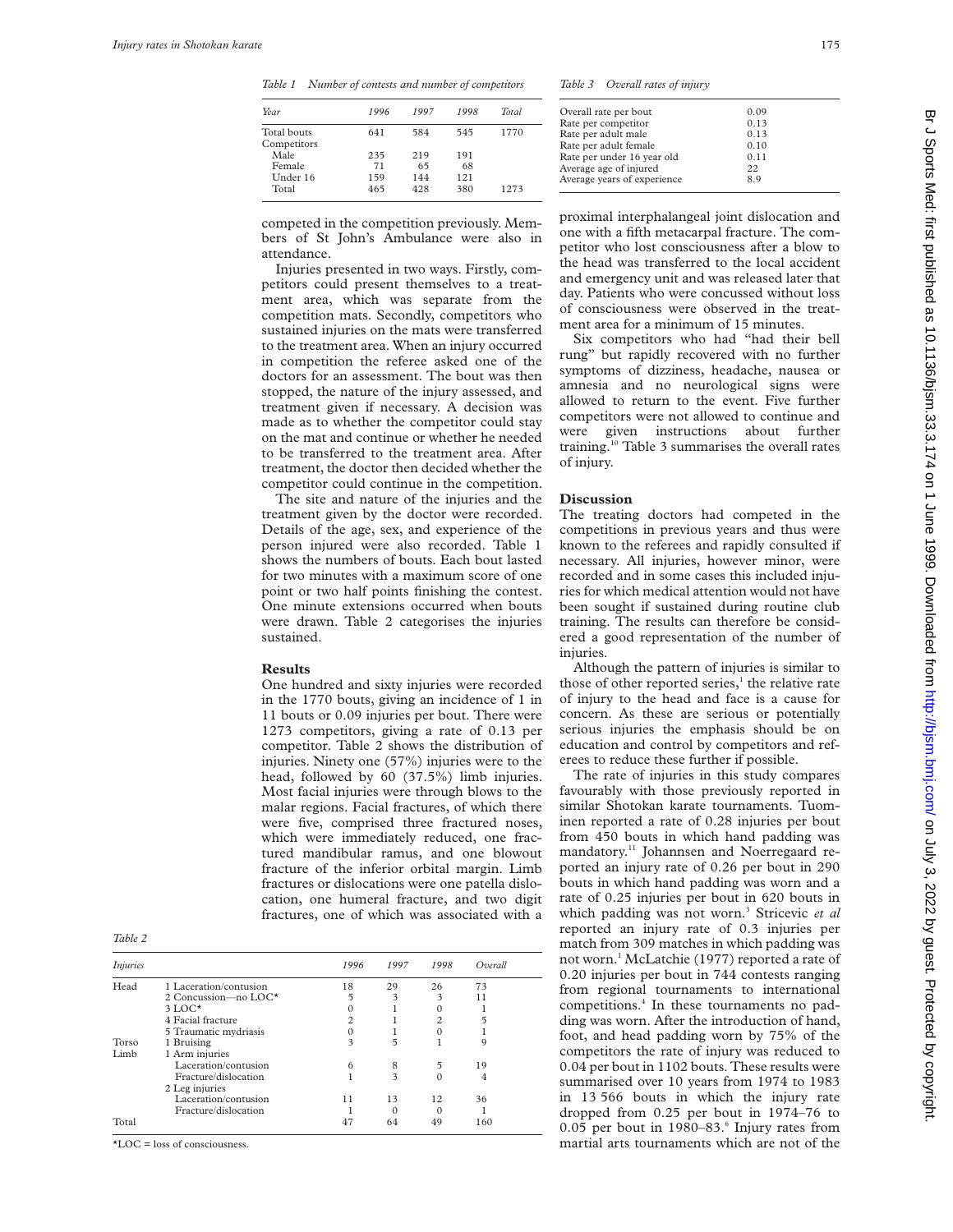light contact form are much higher. McLatchie (1980) reported 37 out of 70 competitors sustaining an injury during knock down Kyokushinkai tournaments.<sup>5</sup>

A number of factors have been identified in preventing injuries. One of the first must be having medical personnel present who can not only treat injuries but also identify contributing factors to the injury. The second is an emphasis on discipline by competitors taking part in a potentially dangerous sport and the strict enforcement of the rules by the referees. Other factors include the use of padded flooring, thus minimising second impact injuries to the head if a competitor is knocked backwards and falls. The stratification of competitors by age, height, or weight minimises mismatches. The use of mouth guards and groin guards protects against local injury. These changes and the use of protective knuckle pads, shin pads, and foot pads were felt by McLatchie<sup>6</sup> to contribute to the reduction of injury from 0.25 to 0.05 per bout, though the relative contribution of each factor is unclear.

Many schools of karate feel that to wear protective padding would detract from the discipline of karate practice. As most injuries to the limbs are caused by poor techniques, punching or kicking opponent's bony prominences, 3 padding is usually perceived as protecting the attacker rather than the person hit. This might lead to a reduced emphasis on control and a greater number of blows to the head being delivered with greater force. Johannsen and Noerregaard reported a greater incidence of head injuries from those tournaments where hand padding was worn, together with a reduction in hand injuries. 3

The role of protection in reducing the impact of the blow has been considered by a number of authors under experimental conditions. Schwartz et al compared the effect of hand and foot protection on the forces imparted to a dummy's head.<sup>12</sup> Fourteen karate experts punched and kicked the dummy's head with maximum force with and without hand protectors and foot padding. Ten ounce boxing gloves did reduce peak accelerations to some extent, but a form of knuckle protection did not. Foot protection increased peak accelerations imparted to dummies. The authors concluded that violent acceleration of the head by any means produces injury, and thus boxing and full contact karate with or without padding will lead to the same pattern of injuries.

Schmid et al tested the efficiency of headgear by simulating a blow with a suspended punching ball weighing 2.45 kg striking the head with a velocity of  $4.7 \text{ m/s}$ .<sup>13</sup> The use of headgear reduced peak accelerations by about 15–25%. Feld *et al*, though, measuring karate strikes, described peak speeds for forward punches of 9.8 m/s and for kicks of  $14.4$  m/s.<sup>14</sup> These speeds are somewhat greater than those used by Schmid *et al,* and therefore further studies are needed to determine the effectiveness of headgear.

Although it is unclear whether serious brain injury is affected by the wearing of head guards, foot and hand padding, in the reports

from Schmid *et al*, <sup>13</sup> Johannsen and Noerregaard, <sup>3</sup> and McLatchie and Morris 4 there is a reduction in superficial injuries for the defender, such as eyebrow cuts and facial bruising. The BMA report on boxing states "Head guards undoubtedly protect against superficial injury to the face, eyebrows, and ears but cannot eliminate the dangerous accelerating and decelerating forces applied to the head.15 Gloves are designed to protect the fists of the wearer and do nothing to prevent brain injury unless they are so large as to be unwieldy." It appears likely that headgear and foot and hand padding may reduce superficial cuts for the recipient of the blow but will not prevent the immediate or long term effects of brain injury.

The role of strict refereeing and competitor discipline in reduction of injuries has been commented on by a number of authors<sup>36</sup> and in the tournaments reported here is likely to be the principal factor controlling injury rates.

#### **Conclusions**

A rate of 0.09 injuries per bout over 1770 bouts is comparable with the results of other studies of light or touch contact karate. The initial reduction of karate injuries by the introduction of protective padding, as reported by McLatchie, has not been reproduced elsewhere and may represent other safety measures. Although there is evidence that hand protection protects the attacker from hand injuries and with headgear protects the defender from facial contusions, there is insufficient evidence that protective padding protects against brain injury in either the long or short term. Indeed, protective padding can lead to an increase in the frequency and force of contact. Thus we do not feel it necessary at present to recommend protective padding for the face or hands for Shotokan karate tournaments. The relatively low injury rate reported here can only be sustained by strict refereeing, a high standard of training of referees and competitors, and strict enforcement of rules of contact. Continuous medical surveillance by doctors with an understanding of karate is necessary.

- 1 Stricevic MV, Patel MR, Okazaki T, *et al.* Karate: historical perspective and injuries sustained in national and international tournament competitions. *Am J Sports Med* 1983;**11**:320–4.
- 2 Oler M, Tomson W, Pepe H, *et al.* Morbidity and mortality
- in the martial arts: a warning. *J Trauma* 1991;**31**:251–3. 3 Johannsen HV, Noerregaard FO. Prevention of injury in karate. *Br J Sports Med* 1988;**22**:113–15.
- 
- 4 McLatchie GR, Morris EW. Prevention of karate injuries—a progress report. *Br J Sports Med* 1977;**11**:78–82. 5 McLatchie GR, Davies JE, Culley JH. Injuries in karate—a
- case for medical control. *J Trauma* 1980;**20**:956–8. 6 McLatchie GR, Commandre FA, Zakarian H, *et al*. Injuries
- in the martial arts. In: Renstrom P, ed. *Clinical practice of sports injury: prevention and care*. Oxford: Blackwell,  $1994:609 - 23$
- 7 McLatchie GR. Recommendations for medical officers attending karate competitions. *Br J Sports Med* 1979;13: 36-7.
- 8 Birrer RB. Trauma epidemiology in the martial arts. The results of an eighteen-year international survey. *Am J Sports Med* 1996;**24**:S72–9.
- 9 The Law Commission. Part XII: Sports, games, martial arts and dangerous exhibitions. In: *Consent in the criminal law - a consultation paper*. London: HMSO, 1995:167–70. 10 Leblanc KE. Concussions in sports: guidelines for return to
- competition. *Am Fam Physician* 1994;**50**:801–8.
- 11 Tuominen R. Injuries in national karate competitions in Finland. *Scand J Med Sci Sports* 1995; **5**:44–8.